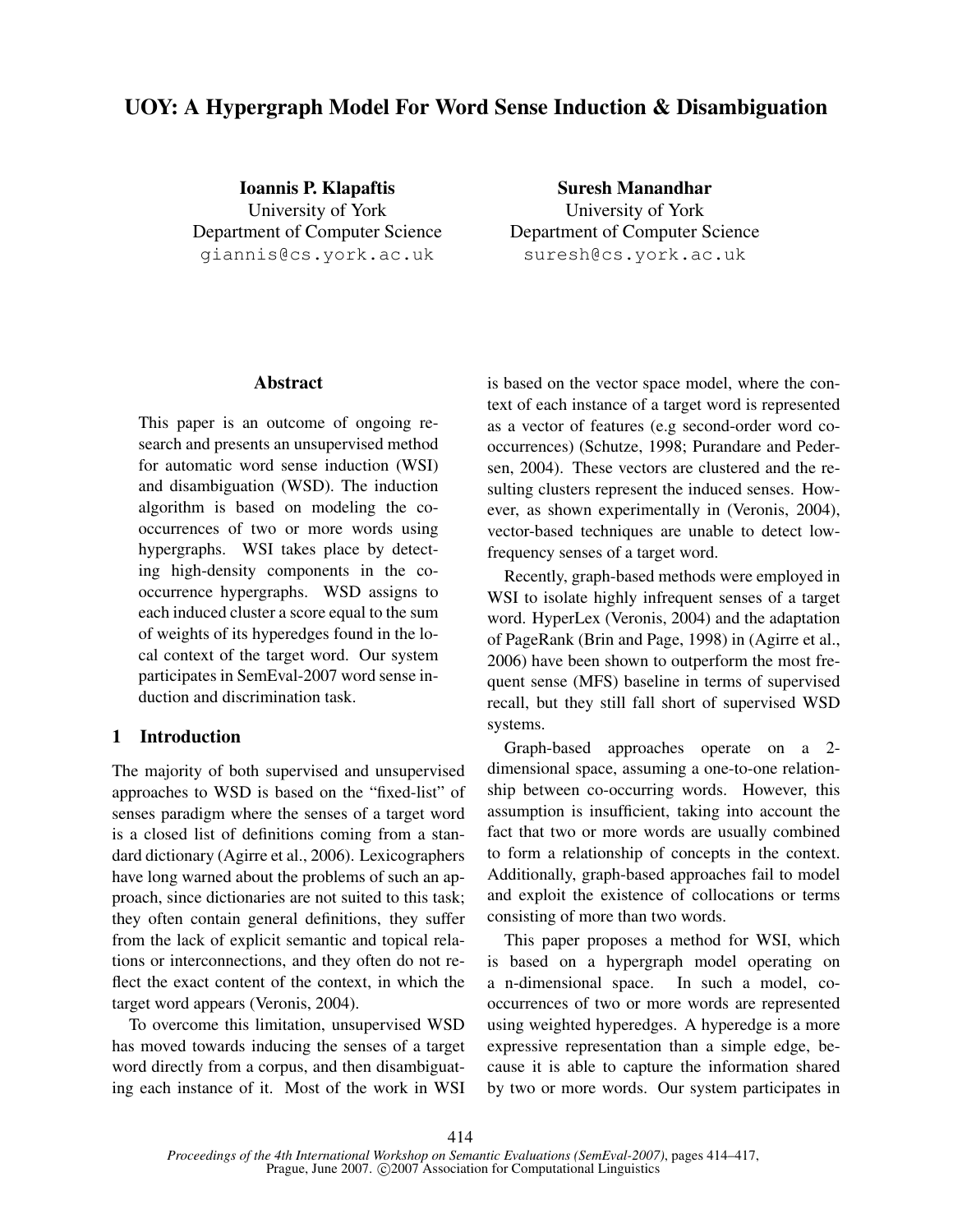SemEval-2007 word sense induction and discrimination task (SWSID) (Agirre and Soroa, 2007).

## 2 Sense Induction & Disambiguation

This section presents the induction and disambiguation algorithms.

# 2.1 Sense Induction

#### 2.1.1 The Hypergraph Model

A hypergraph  $H = (V, F)$  is a generalization of a graph, which consists of a set of vertices  $V$  and a set of hyperedges  $F$ ; each hyperedge is a subset of vertices. While an edge relates 2 vertices, a hyperedge relates *n* vertices (where  $n \ge 1$ ). In our problem, we represent each word by a vertex and any set of co-occurring related words by a hyperedge. In our approach, we restrict hyperedges to 2, 3 or 4 words. Figure 1 shows an example of an abstract hypergraph model <sup>1</sup>.



Figure 1: An example of a Hypergraph

The *degree* of a vertex is the number of hyperedges it belongs to, and the degree of a hyperedge is the number of vertices it contains. A path in the hypergraph model is a sequence of vertices and hyperedges such as  $v_1, f_1, ..., v_{i-1}, f_{i-1}, v_i$ , where  $v_k$  are vertices,  $f_k$  are hyperedges, each hyperedge  $f_k$  contains vertices to its left and right in the path and no hyperedge or vertex is repeated. The length of a path is the number of hyperedges it contains, the distance between two vertices is the shortest path between them and the distance between two hyperedges is the minimum distance of all the pairs of their vertices.

### 2.1.2 Building The Hypergraph

Let  $bp$  be the base corpus from which we induce the senses of a target word  $tw$ . Our  $bp$  consists of BNC and all the SWSID paragraphs containing the

target word. The total size of bp is 2000 paragraphs. Note that if SWSID paragraphs of  $tw$  are more than 2000, BNC is not used.

In order to build the hypergraph,  $tw$  is removed from  $bp$  and each paragraph  $p_i$  is POS-tagged. Following the example in (Agirre et al., 2006), only nouns are kept and lemmatised. We apply two filtering heuristics. The first one is the minimum frequency of nouns (parameter  $p_1$ ), and the second one is the minimum size of a paragraph (parameter  $p_2$ ).

A key problem at this stage is the determination of related vertices (nouns), which can be grouped into hyperedges and the weighting of each such hyperedge. We deal with this problem by using association rules (Agrawal and Srikant, 1994). Frequent hyperedges are detected by calculating *support*, which should exceed a user-defined threshold (parameter p3).

Let f be a candidate hyperedge and  $a, b, c$  its vertices. Then  $freq(a, b, c)$  is the number of paragraphs in  $bp$ , which contain all the vertices of  $f$ , and n is the total size of bp. *Support* of f is shown in Equation 1.

$$
support(f) = \frac{freq(a, b, c)}{n} \tag{1}
$$

The weight assigned to each collected hyperedge, f, is the average of m calculated *confidences*, where m is the size of  $f$ . Let  $f$  be a hyperedge containing the vertices a, b, c. The *confidence* for the rule  $r_0 =$  $\{a, b\} \Longrightarrow \{c\}$  is defined in Equation 2.

$$
confidence(r_0) = \frac{freq(a, b, c)}{freq(a, b)}
$$
 (2)

Since there is a three-way relationship among  $a, b$ and c, we have two more rules  $r_1 = \{a, c\} \implies \{b\}$ and  $r_2 = \{b, c\} \implies \{a\}$ . Hence, the weighting of f is the average of the 3 calculated *confidences*. We apply a filtering heuristic (parameter  $p_4$ ) to remove hyperedges with low weights from the hypergraph. At the end of this stage, the constructed hypergraph is reduced, so that our hypergraph model agrees with the one described in subsection 2.1.1.

#### 2.1.3 Extracting Senses

Preliminary experiments on 10 nouns of SensEval-3 English lexical-sample task (Mihalcea et al., 2004) (S3LS), suggested that our hypergraphs

<sup>&</sup>lt;sup>1</sup> Image was taken from Wikipedia (Rocchini, 2006)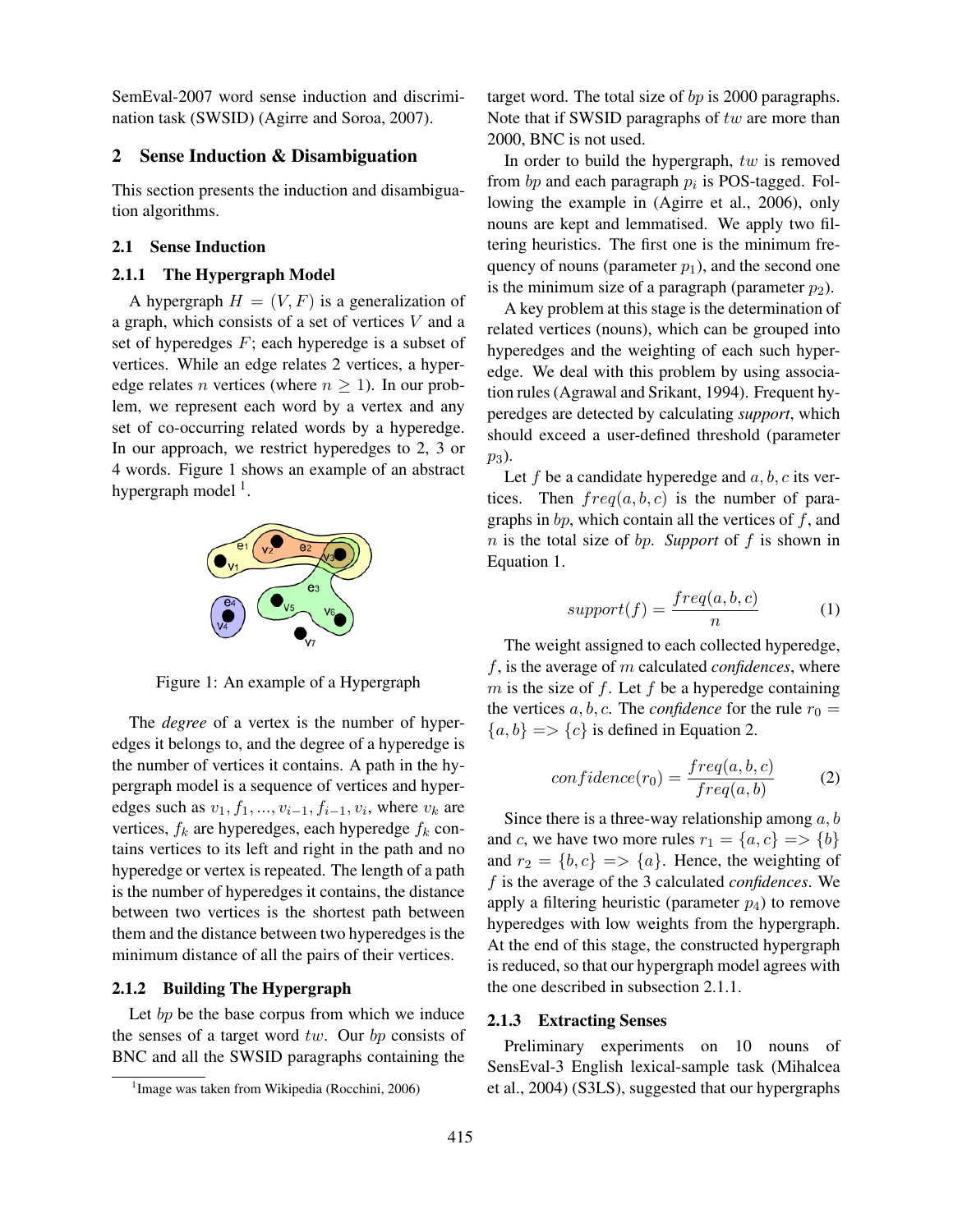are small-world networks, since they exhibited a high clustering coefficient and a small average path length. Furthermore, the frequency of vertices with a given degree plotted against the degree showed that our hypergraphs satisfy a power-law distribution  $P(d) = c * d^{-\alpha}$ , where d is the vertex degree,  $P(d)$  is the frequency of vertices with degree d. Figure 2 shows the log-log plot for the noun *difference* of S3LS.



Figure 2: Log-log plot for the noun *difference*.

In order to extract the senses of the target word, we modify the HyperLex algorithm (Veronis, 2004) for selecting the root hubs of the hypergraph as follows. At each step, the algorithm finds the vertex  $v_i$ with the highest degree, which is selected as a root hub, according to two criteria.

The first one is the minimum number of hyperedges it belongs to (parameter  $p_5$ ), and the second is the average weight of the first  $p_5$  hyperedges (parameter  $p_6$ )<sup>2</sup>. If these criteria are satisfied, then hyperedges containing  $v_i$  are grouped to a single cluster  $c_i$ (new sense) with a 0 distance from  $v_i$ , and removed from the hypergraph. The process stops, when there is no vertex eligible to be a root hub.

Each remaining hyperedge,  $f_k$ , is assigned to the cluster,  $c_j$ , closest to it, by calculating the minimum distance between  $f_k$  and each hyperedge of  $c_j$  as defined in subsection 2.1.1. The weight assigned to  $f_k$ is inversely proportional to its distance from  $c_i$ .

#### 2.2 Word Sense Disambiguation

Given an instance of the target word,  $tw$ , paragraph  $p_i$  containing tw is POS-tagged, nouns are kept and lemmatised. Next, each induced cluster  $c_i$  is assigned a score equal to the sum of weights of its hyperedges found in  $p_i$ .

# 3 Evaluation

#### 3.1 Preliminary Experiments

This method is an outcome of ongoing research. Due to time restrictions we were able to test and tune (Table 1), but not optimize, our system only on a very small set of nouns of S3LS targeting at a high supervised recall. Our supervised recall on the 10 first nouns of S3LS was 66.8%, 9.8% points above the MFS baseline.

| Parameter                                   | Value |
|---------------------------------------------|-------|
| $p_1$ :Minimum frequency of a noun          |       |
| $p_2$ :Minimum size of a paragraph          |       |
| $p_3$ :Support threshold                    | 0.002 |
| $p_4$ : Average confidence threshold        | 02    |
| $p_5$ :Minimum number of hyperedges         | 6     |
| $p_6$ :Minimum average weight of hyperedges | 0.25  |

Table 1: Chosen parameters for our system

#### 3.2 SemEval-2007 Results

Tables 2 and 3 show the average supervised recall, FScore, entropy and purity of our system on nouns and verbs of the test data respectively. The submitted answer consisted only of the winning cluster per instance of a target word, in effect assigning it with weight 1 (default).

Entropy measures how well the various gold standard senses are distributed within each cluster, while purity measures how pure a cluster is, containing objects from primarily one class. In general, the lower the entropy and the larger the purity values, the better the clustering algorithm performs.

| <b>Measure</b> | <b>Proposed methodology</b> | <b>MFS</b> |
|----------------|-----------------------------|------------|
| Entropy        | 25.5                        | 46.3       |
| Purity         | 89.8                        | 82.4       |
| <b>FScore</b>  | 65.8                        | 80.7       |
| Sup. Recall    | 81.6                        | 80.9       |

Table 2: System performance for nouns.

For nouns our system achieves a low entropy and a high purity outperforming the MFS baseline, but a lower FScore. This can be explained by the fact that the average number of clusters we produce for nouns is 11, while the gold standard average of senses is around 2.8. For verbs the performance of our system

<sup>2</sup>Hyperedges are sorted in decreasing order of weight